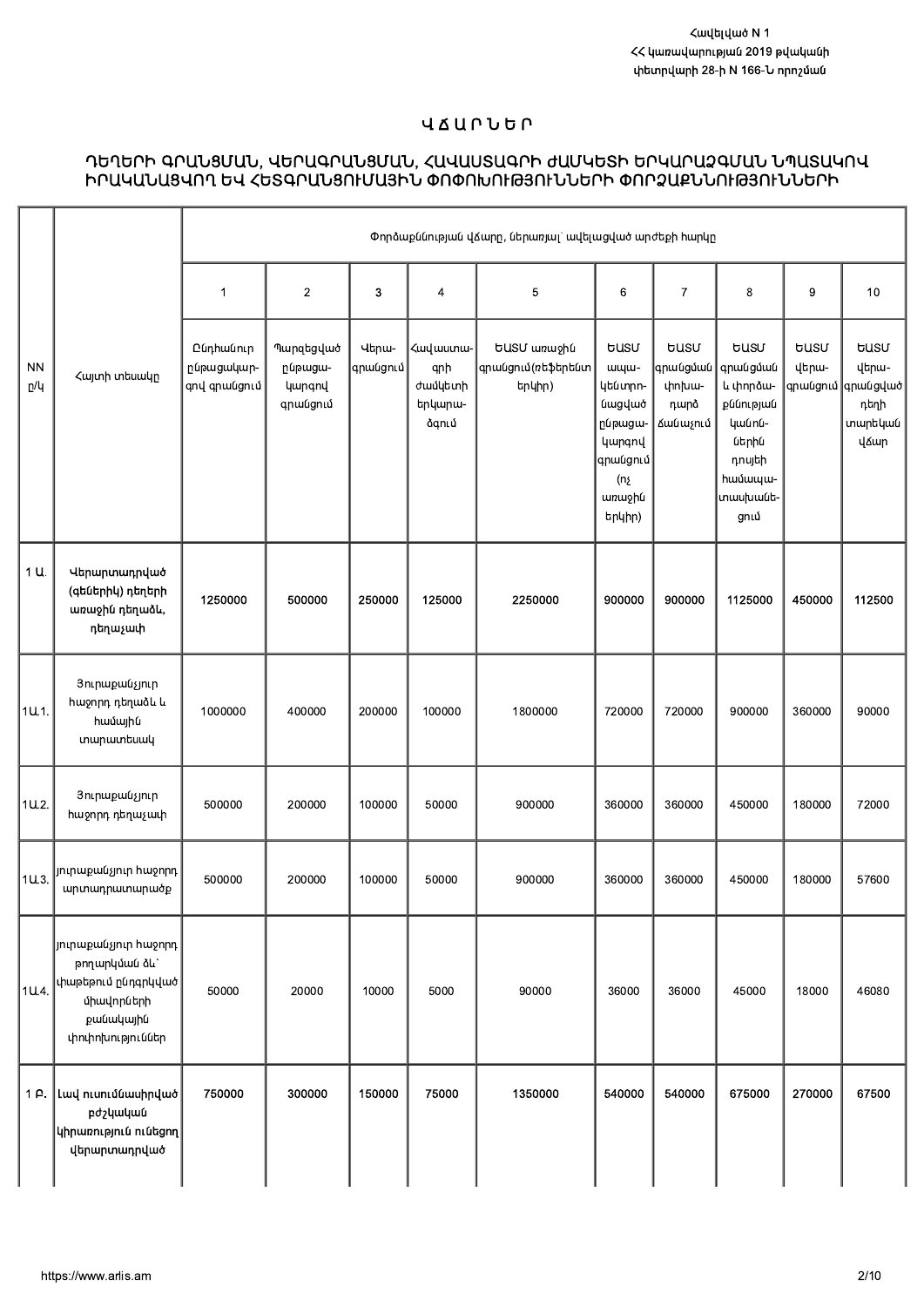|       | դեղի առաջին<br>դեղաձև, դեղաչափ                                                                                               |         |          |        |        |         |         |         |         |        |        |
|-------|------------------------------------------------------------------------------------------------------------------------------|---------|----------|--------|--------|---------|---------|---------|---------|--------|--------|
| 1P.1. | Յուրաքանչյուր<br>հաջորդ դեղաձև և<br>համային<br>տարատեսակ                                                                     | 600000  | 240000   | 120000 | 60000  | 1080000 | 432000  | 432000  | 540000  | 216000 | 54000  |
| 1P.2. | Յուրաքանչյուր<br>հաջորդ դեղաչափ                                                                                              | 300000  | 120000   | 60000  | 30000  | 540000  | 216000  | 216000  | 270000  | 108000 | 43200  |
| 1P.3. | յուրաքանչյուր հաջորդ $\vert$<br>արտադրատարածք                                                                                | 300000  | 120000   | 60000  | 30000  | 540000  | 216000  | 216000  | 270000  | 108000 | 34560  |
| 10.4  | յուրաքանչյուր հաջորդ <br>թողարկման ձև`<br>$\vert$ փաթեթում ընդգրկված $\vert$<br>միավոր- ների<br>քանակային<br>փոփոխություններ | 30000   | 12000    | 6000   | 3000   | 54000   | 21600   | 21600   | 27000   | 10800  | 27648  |
| 2.    | Օրիգինալ դեղի,<br>իմունաբանական<br>դեղի և նոր<br>զուգորդումների<br>առաջին դեղաձև,<br>դեղաչափ                                 | 2500000 | 1 000000 | 500000 | 250000 | 4500000 | 1800000 | 1800000 | 2250000 | 900000 | 225000 |
| 2.1.  | Յուրաքանչյուր<br>հաջորդ դեղաձև և<br>համային<br>տարատեսակ                                                                     | 2000000 | 800000   | 400000 | 200000 | 3600000 | 1440000 | 1440000 | 1800000 | 720000 | 180000 |
| 2.2.  | Յուրաքանչյուր<br>հաջորդ դեղաչափ                                                                                              | 1000000 | 400000   | 200000 | 100000 | 1800000 | 720000  | 720000  | 900000  | 360000 | 144000 |
| 2.3.  | յուրաքանչյուր հաջորդ <br>արտադրատարածք                                                                                       | 1000000 | 400000   | 200000 | 100000 | 1800000 | 720000  | 720000  | 900000  | 360000 | 115200 |
| 2.4.  | $ $ յուրաքանչյուր հաջորդ $ $<br>թողարկման ծև`<br>փաթեթում ընդգրկված <br>միավորների<br>քանակային<br>փոփոխություններ           | 100000  | 40000    | 20000  | 10000  | 180000  | 72000   | 72000   | 90000   | 36000  | 92160  |
| 3.    | Կենսանմանակի,<br>արյունային ծագման<br>դեղի, հայտնի դեղերի<br>նոր զուգորդումների<br>առաջին և<br>վերարտադրված                  | 2000000 | 800000   | 400000 | 200000 | 3600000 | 1440000 | 1440000 | 1800000 | 720000 | 180000 |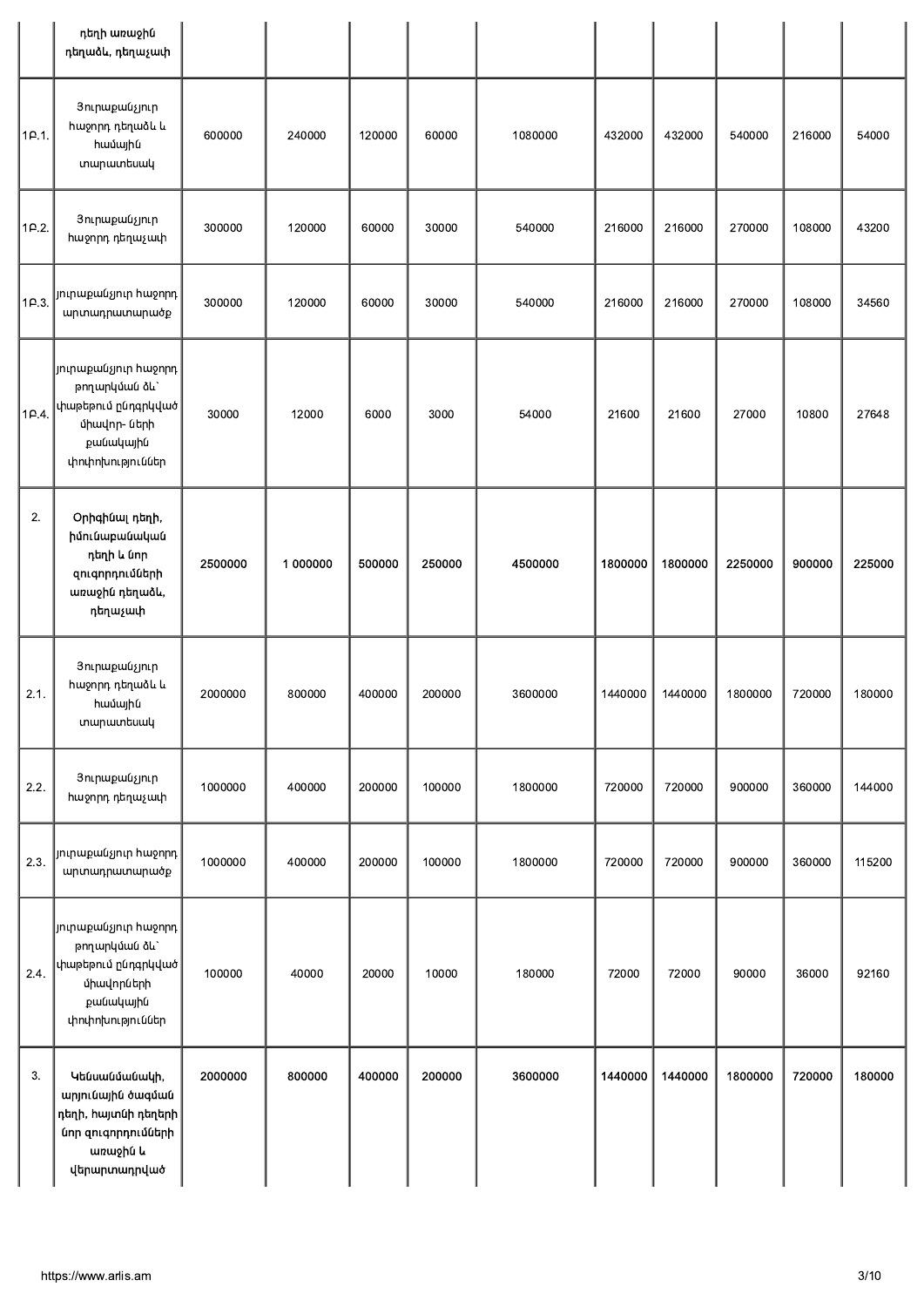|      | դեղի նոր դեղաձև,<br>դեղաչափ                                                                                |         |        |        |        |         |         |         |         |        |        |
|------|------------------------------------------------------------------------------------------------------------|---------|--------|--------|--------|---------|---------|---------|---------|--------|--------|
| 3.1. | Յուրաքանչյուր<br>հաջորդ դեղաձև և<br>համային<br>ununuuntuuul                                                | 1600000 | 640000 | 320000 | 160000 | 2880000 | 1152000 | 1152000 | 1440000 | 576000 | 144000 |
| 3.2. | Յուրաքանչյուր<br>հաջորդ դեղաչափ                                                                            | 800000  | 320000 | 160000 | 80000  | 1440000 | 576000  | 576000  | 720000  | 288000 | 115200 |
| 3.3. | յուրաքանչյուր հաջորդ <br>արտադրատարածք                                                                     | 800000  | 320000 | 160000 | 80000  | 1440000 | 576000  | 576000  | 720000  | 288000 | 92160  |
| 3.4. | յուրաքանչյուր hաջորդ<br>թողարկման ձև`<br>փաթեթում ընդգրկված <br>միավորների<br>քանակային<br>փոփոխություններ | 80000   | 32000  | 16000  | 8000   | 144000  | 57600   | 57600   | 72000   | 28800  | 73728  |
| 4.   | Անասնաբուժական<br>դեղի առաջին<br>դեղաձև, դեղաչափ                                                           | 625000  | 250000 | 100000 | 50000  | 900000  | 360000  | 360000  | 450000  | 180000 | 45000  |
| 4.1. | Յուրաքանչյուր<br>հաջորդ դեղաձև և<br>համային<br>ununuuntuuul                                                | 500000  | 200000 | 80000  | 40000  | 720000  | 288000  | 288000  | 360000  | 144000 | 36000  |
| 4.2  | Յուրաքանչյուր<br>հաջորդ դեղաչափ                                                                            | 250000  | 100000 | 40000  | 20000  | 360000  | 144000  | 144000  | 180000  | 72000  | 28800  |
| 43   | յուրաքանչյուր հաջորդ <br>արտադրատարածք                                                                     | 250000  | 100000 | 40000  | 20000  | 360000  | 144000  | 144000  | 180000  | 72000  | 23040  |
| 44.  | յուրաքանչյուր հաջորդ <br>թողարկման ձև`<br>փաթեթում ընդգրկված<br>միավորների<br>քանակային<br>փոփոխություններ | 25000   | 10000  | 4000   | 2000   | 36000   | 14400   | 14400   | 18000   | 7200   | 18432  |
| 5.   | Բուսական դեղերի<br>առաջին դեղաձև,<br>դեղաչափ                                                               | 500000  | 200000 | 100000 | 50000  | 900000  | 360000  | 360000  | 450000  | 180000 | 45000  |
| 5.1. | Յուրաքանչյուր<br>հաջորդ դեղաձև և<br>համային<br>տարատեսակ                                                   | 400000  | 160000 | 80000  | 40000  | 720000  | 288000  | 288000  | 360000  | 144000 | 36000  |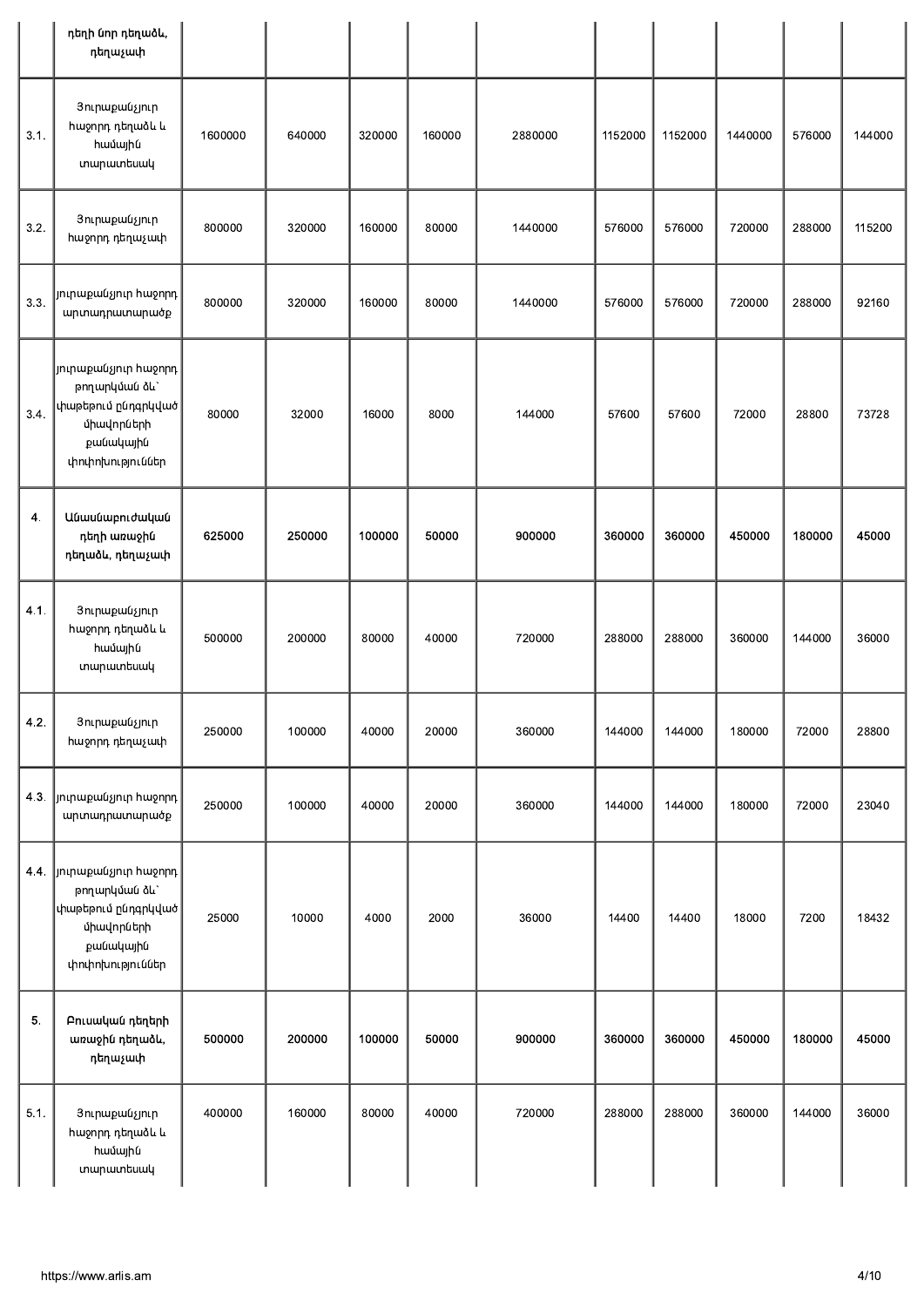| 5.2. | Յուրաքանչյուր<br>հաջորդ դեղաչափ                                                                                            | 200000 | 80000  | 40000  | 20000 | 360000 | 144000 | 144000 | 180000 | 72000  | 28800 |
|------|----------------------------------------------------------------------------------------------------------------------------|--------|--------|--------|-------|--------|--------|--------|--------|--------|-------|
| 5.3. | յուրաքանչյուր հաջորդ <br>արտադրատարածք                                                                                     | 200000 | 80000  | 40000  | 20000 | 360000 | 144000 | 144000 | 180000 | 72000  | 23040 |
| 5.4. | $\vert$ յուրաքանչյուր հաջորդ $\vert$<br>թողարկման ձև`<br>փաթեթում ընդգրկված<br>միավորների<br>քանակային<br>փոփոխություններ  | 20000  | 8000   | 4000   | 2000  | 36000  | 14400  | 14400  | 18000  | 7200   | 18432 |
| 5.5. | Սպառողական<br>փաթեթներում<br>փաթեթավորված և<br>պիտակավորված<br>դեղաբուսական<br>hnւմքի առաջին<br>թողարկման ձև               | 100000 | 40000  | 20000  | 10000 | 180000 | 72000  | 72000  | 90000  | 36000  | 9000  |
|      | $\bm{\ket{5.5.1}}$ յուրաքանչյուր հաջորդ $\bm{\ket{}}$<br>թողարկման ծև                                                      | 20000  | 6000   | 4000   | 2000  | 36000  | 14400  | 14400  | 18000  | 7200   | 1800  |
| 6.   | <b><i>Հոմեոպաթային</i></b><br>դեղերի առաջին<br>դեղաձև, դեղաչափ                                                             | 500000 | 200000 | 100000 | 50000 | 900000 | 360000 | 360000 | 450000 | 180000 | 45000 |
| 6.1. | Յուրաքանչյուր<br>հաջորդ դեղաձև և<br>համային<br>տարատեսակ                                                                   | 400000 | 160000 | 80000  | 40000 | 720000 | 288000 | 288000 | 360000 | 144000 | 36000 |
| 6.2. | Յուրաքանչյուր<br>հաջորդ դեղաչափ                                                                                            | 200000 | 80000  | 40000  | 20000 | 360000 | 144000 | 144000 | 180000 | 72000  | 28800 |
| 6.3. | յուրաքանչյուր հաջորդ<br>արտադրատարածք                                                                                      | 200000 | 80000  | 40000  | 20000 | 360000 | 144000 | 144000 | 180000 | 72000  | 23040 |
| 6.4. | յուրաքանչյուր հաջորդ <br>թողարկման ձև`<br>$\vert$ փաթեթում ընդգրկված $\vert$<br>միավորների<br>քանակային<br>փոփոխություններ | 20000  | 8000   | 4000   | 2000  | 36000  | 14400  | 14400  | 18000  | 7200   | 18432 |
| 6.5. | Առանց ցուցումների<br>հոմեոպաթային դեղի<br>առաջին դեղաչափ,<br>դեղաձև                                                        | 100000 | 40000  | 20000  | 10000 | 180000 | 72000  | 72000  | 90000  | 36000  | 9000  |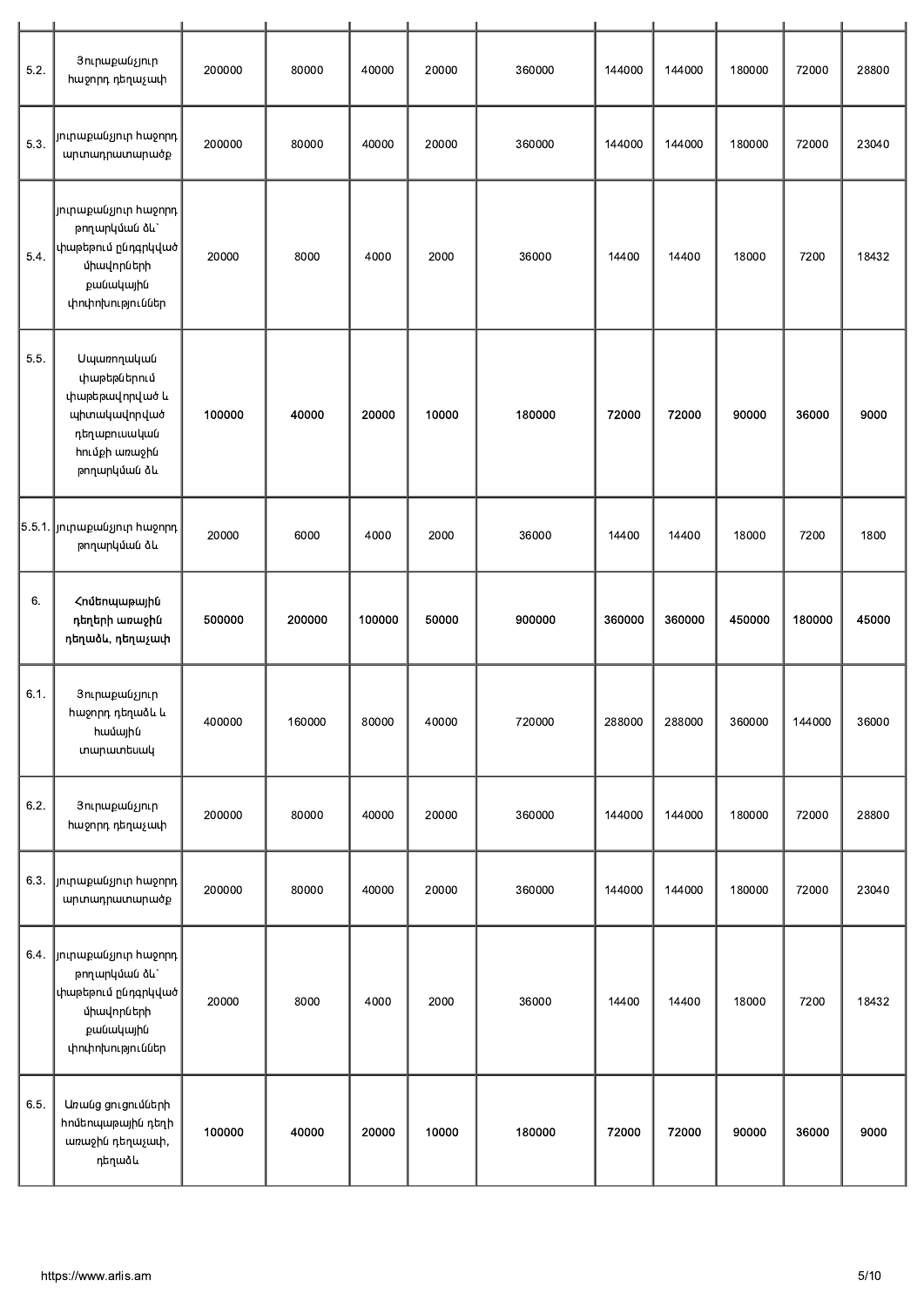|      | $\bm{\ket{6.5.1}}$ յուրաքանչյուր հաջորդ $\bm{\ket{}}$<br>դեղաչափ                                                     | 20000   | 8000                                                                    | 4000   | 2000   | 36000                                    | 14400   | 14400                                              | 18000   | 7200   | 1800   |
|------|----------------------------------------------------------------------------------------------------------------------|---------|-------------------------------------------------------------------------|--------|--------|------------------------------------------|---------|----------------------------------------------------|---------|--------|--------|
| 7.   | Ոադիոակտիվ դեղ                                                                                                       | 2000000 | 800000                                                                  | 400000 | 200000 | 3600000                                  | 1440000 | 1440000                                            | 1800000 | 720000 | 180000 |
| 7.1. | Յուրաքանչյուր<br>հաջորդ դեղաձև                                                                                       | 1600000 | 640000                                                                  | 320000 | 160000 | 2880000                                  | 1152000 | 1152000                                            | 1440000 | 576000 | 144000 |
| 7.2. | Յուրաքանչյուր<br>հաջորդ դեղաչափ                                                                                      | 800000  | 320000                                                                  | 160000 | 80000  | 1440000                                  | 576000  | 576000                                             | 720000  | 288000 | 115200 |
| 7.3. | $\ $ յուրաքանչյուր հաջորդ $\ $<br>արտադրատարածք                                                                      | 800000  | 320000                                                                  | 160000 | 80000  | 1440000                                  | 576000  | 576000                                             | 720000  | 288000 | 92160  |
| 7.4. | Յուրաքանչյուր<br>հաջորդ թողարկման<br>ðև                                                                              | 80000   | 32000                                                                   | 16000  | 8000   | 144000                                   | 57600   | 57600                                              | 72000   | 28800  | 73728  |
| 8.   | Ցածր պահանջարկ<br>ունեցող, սակայն<br>կենսականորեն<br>անհրաժեշտ դեղ`<br>պետական պատվերի <br>շրջանակներում<br>qnwugunn | 375000  | 150000                                                                  | 75000  | 37500  |                                          |         |                                                    |         |        |        |
| 8.1. | Յուրաքանչյուր<br>հաջորդ դեղաձև                                                                                       | 300000  | 120000                                                                  | 60000  | 30000  |                                          |         |                                                    |         |        |        |
| 8.2. | Յուրաքանչյուր<br>հաջորդ դեղաչափ                                                                                      | 150000  | 60000                                                                   | 30000  | 15000  |                                          |         |                                                    |         |        |        |
|      | 8.3. Jninupuuajnin huionnn<br>արտադրատարածք                                                                          | 150000  | 60000                                                                   | 30000  | 15000  |                                          |         |                                                    |         |        |        |
| 8.4. | Յուրաքանչյուր<br>հաջորդ թողարկման<br>ðև                                                                              | 15000   | 6000                                                                    | 3000   | 1500   |                                          |         |                                                    |         |        |        |
| 9.   | Հետգրանցումային<br>փոփոխություն IA և IB<br>տեսակ, այդ թվում`<br><b>hw</b> uuunwqnh<br>իրավատիրոջ<br>փոփոխություն     | 60 000  | 60 000<br> յուրաքանչյուր  յուրաքանչյուր <br> փոփոխություն  փոփոխություն |        |        | 100 000 յուրաքան-<br>չյուր փոփոխու-թյուն |         | 100 000<br>յուրաքան-<br>չյուր<br>փոփոխու-<br>թյուն |         |        |        |
| 9.1. | II <i>unbuwy</i>                                                                                                     | 20%     | 20%                                                                     |        |        | 20%                                      |         | 20%                                                |         |        |        |
|      |                                                                                                                      |         |                                                                         |        |        |                                          |         |                                                    |         |        |        |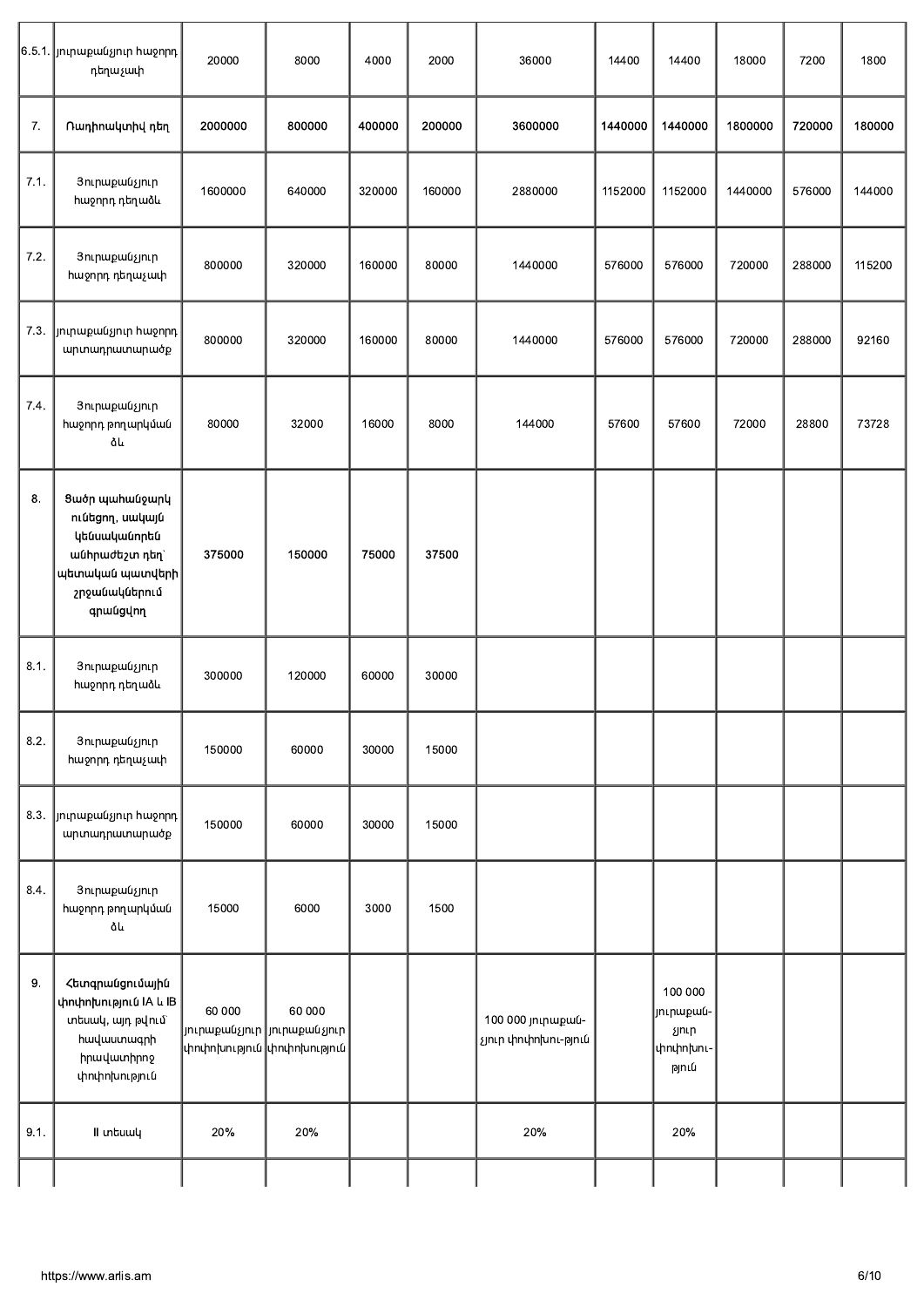| 1. | Փաստաթղթային փորձաքննություն |         |
|----|------------------------------|---------|
|    | մեկից մինչև 5 անվանման համար | 5 0 0 0 |
|    | 6-ից մինչև 20 անվանման hամար | 8 0 0 0 |
|    | 21 և ավելի անվանման hամար    | 10 000  |
| 2. | <b>Ն</b> մու <i>շ</i> առում  |         |
|    | մեկից մինչև 5 անվանման համար | 10 000  |
|    | 6-ից մինչև 20 անվանման hամար | 16 000  |

### ՆԵՐՍՈՒԾՄԱՆ ԿԱՄ ԱՐՏԱՀԱՆՄԱՆ ՀԱՎԱՍՏԱԳԻՐ ՏԱԼՈՒ ՆՊԱՏԱԿՈՎ ԻՐԱԿԱՆԱՑՎՈՂ ՓՈՐՁԱՔՆՆՈՒԹՅՈՒՆՆԵՐԻ ՎՃԱՐՆԵՐԸ

ՀԱՅԱՍՏԱՆԻ ՀԱՆՐԱՊԵՏՈՒԹՅՈՒՆ ՆԵՐՄՈՒԾՎՈՂ ԵՎ ՀԱՅԱՍՏԱՆԻ ՀԱՆՐԱՊԵՏՈՒԹՅՈՒՆԻՑ ԱՐՏԱՀԱՆՎՈՂ ԴԵՂԵՐԻ, ԴԵՂԱՆՅՈՒԹԵՐԻ, ԴԵՂԱԲՈՒՍԱԿԱՆ ՀՈՒՄՔԻ, ՀԵՏԱԶՈՏՎՈՂ ԴԵՂԱԳՈՐԾԱԿԱՆ ԱՐՏԱԴՐԱՆՔԻ

ՀՀ կառավարության 2019 թվականի փետրվարի 28-ի N 166-Ն որոշման

Փորձաքննության վՃարի չափր, ներառյալ` ավելացված արժեքի hարկը (դրամներով)

Հայաստանի Հանրապետության վարչապետ

 $|NN|$ Փորձաքննության տեսակը

|  | խորհրդատվություն                                                                                                    | . |  | . |  |  |  |
|--|---------------------------------------------------------------------------------------------------------------------|---|--|---|--|--|--|
|  | *%-ը Փորձաքննության վՃարի չափը կազմում է սույն աղյուսակում համապատասխան դեղի համար սահմանված<br>վՃարի նշված տոկոսը։ |   |  |   |  |  |  |

| 10. | Յուրաքանչյուր նոր<br>ցուցում                                                                         | 30% | 30% |  | 30% | 30% | 30% |     |     |    |
|-----|------------------------------------------------------------------------------------------------------|-----|-----|--|-----|-----|-----|-----|-----|----|
| 11. | Յուրաքանչյուր նոր<br>առևտրային<br>անվանում                                                           | 10% | 30% |  | 80% | 40% | 30% | 50% | 20% | 5% |
| 12. | <b>Uwuuuqhuuuuuu</b><br>$\vert$ դիտարկումներ, բացի $\vert$<br>$ $ արտադրատարած-քի $ $<br>դիտարկումից | 20% |     |  | 80% |     |     |     |     |    |
| 13. | $ $ Նախագրանցու-մային $ $<br>խորիրդատվություն                                                        | 10% |     |  | 10% |     |     |     |     |    |

Հավելված N 2

*<u><b>U. Փաշինյան</u>*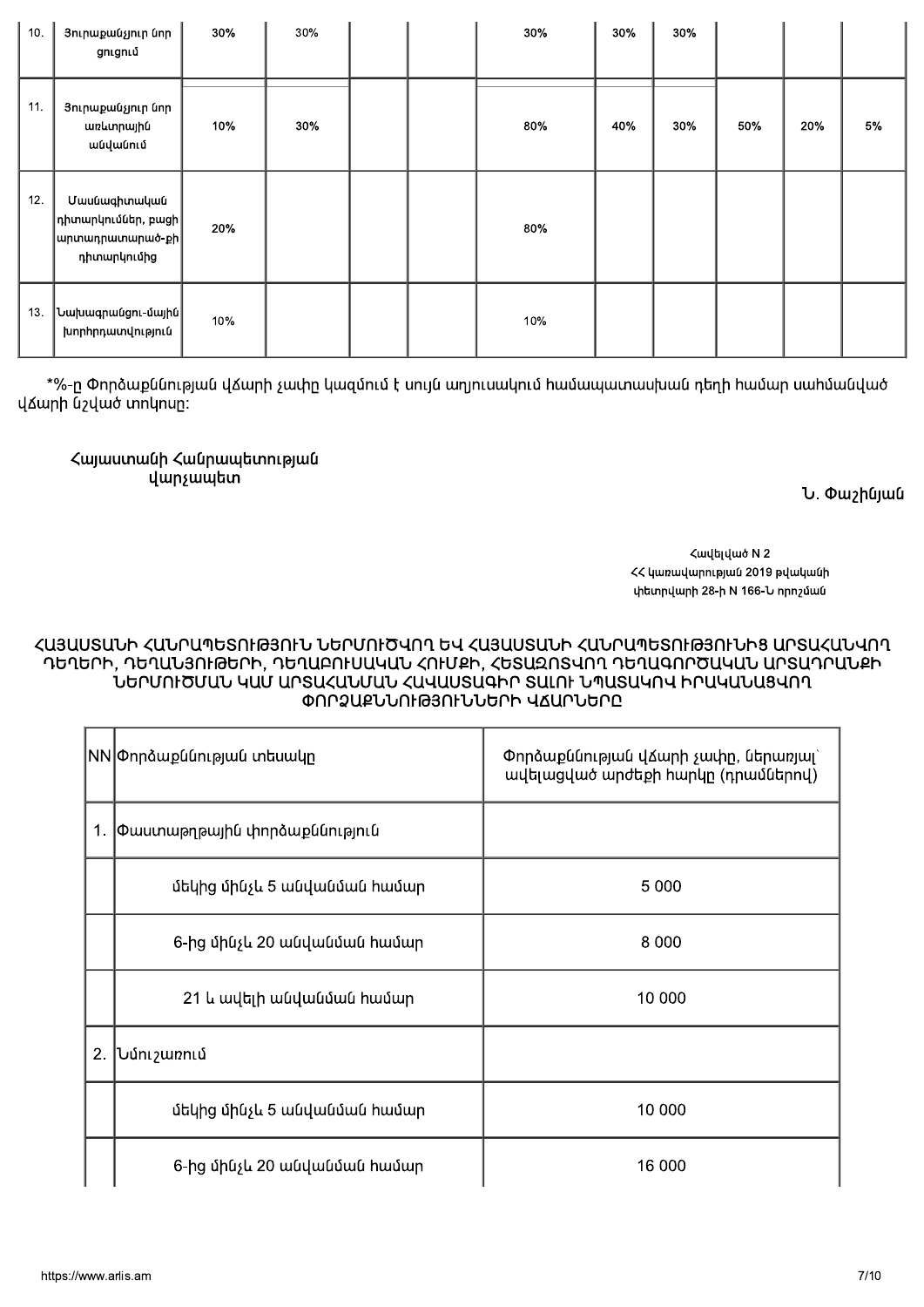|    | 21 և ավելի անվանման hամար                                                     | 20 000  |
|----|-------------------------------------------------------------------------------|---------|
| 3. | Գրանցանմուշի հետ նույնականության<br><b>իաստատման փորձաքննություն</b>          |         |
|    | մեկից մինչև 5 անվանման hամար                                                  | 10 000  |
|    | 6-ից մինչև 20 անվանման hամար                                                  | 14 000  |
|    | 21 և ավելի անվանման hամար                                                     | 19 000  |
|    | 4. Միաբաղադրատարր դեղի լաբորատոր<br>փորձաքննություն                           | 48 000  |
| 5. | Բազմաբաղադրատարր դեղի լաբորատոր<br>փորձաքննություն                            | 84 000  |
| 6. | Դեղանյութի լաբորատոր փորձաքննություն                                          | 18 000  |
| 7. | Դեղաբուսական hումքի լաբորատոր<br>փորձաքննություն                              | 44 000  |
|    | 8. Արտահանման թույլտվության համար<br>փորձագիտական եզրակացության<br>պատրաստում | 4 0 0 0 |
|    | Հայաստանի Հանրապետության<br>վարչապետ                                          | ับ, ¢   |

<mark>Փաշինյան</mark>

Հավելված N 3 ՀՀ կառավարության 2019 թվականի փետրվարի 28-ի N 166-Ն որոշման

# ՀԱՅԱՍՏԱՆԻ ՀԱՆՐԱՊԵՏՈՒԹՅՈՒՆՈՒՄ ԴԵՂԵՐԻ ԱՐՏԱԴՐՈՒԹՅԱՆ ԼԻՑԵՆԶԻԱ ՏԱԼՈՒ ՆՊԱՏԱԿՈՎ<br>ԻՐԱԿԱՆԱՑՎՈՂ ՓՈՐՁԱՔՆՆՈՒԹՅԱՆ ՎՃԱՐԸ

| NN Փորձաքննության տեսակը                                                    | $  \Phi$ որձաքննության վՃարի չափը, ներառյալ`<br> ավելացված արժեքի հարկը (դրամներով) |
|-----------------------------------------------------------------------------|-------------------------------------------------------------------------------------|
| Դեղերի արտադրության լիցենզիա տալու<br> նպատակով իրականացվող փորձաքննություն | 280 000                                                                             |

## Հայաստանի Հանրապետության

Ն. Փաշինյան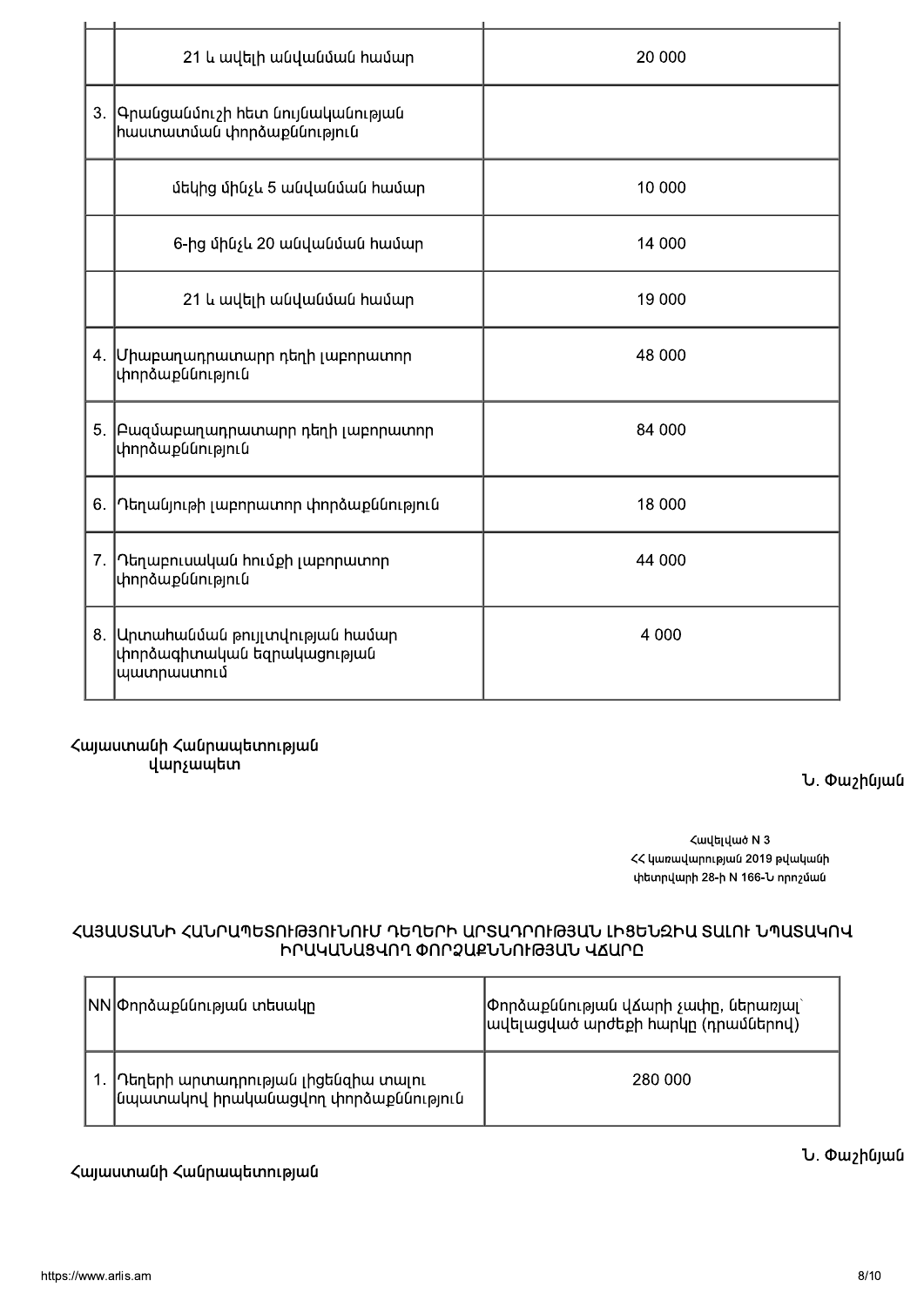Հավելված N 4 ՀՀ կառավարության 2019 թվականի փետրվարի 28-ի N 166-Ն որոշման

#### ՀԱՅԱՍՏԱՆԻ ՀԱՆՐԱՊԵՏՈՒԹՅՈՒՆՈՒՄ ԴԵՂԵՐԻ ՄԵԾԱԾԱԽ ԻՐԱՑՄԱՆ ԼԻՑԵՆԶԻԱ ՏԱԼՈՒ ՆՊԱՏԱԿՈՎ ԻՐԱԿԱՆԱՑՎՈՂ ՓՈՐՁԱՔՆՆՈՒԹՅԱՆ ՎՃԱՐԸ

| NN Փորձաքննության տեսակը                                                         | Փորձաքննության վՃարի չափը, ներառյալ`<br>ավելացված արժեքի hարկը (դրամներով) |
|----------------------------------------------------------------------------------|----------------------------------------------------------------------------|
| .  Դեղերի մեծածախ իրացման լիցենզիա տալու<br>նպատակով իրականացվող փորձաքննություն | 140 000                                                                    |

Հայաստանի Հանրապետության վարչապետ

Ն. Փաշինյան

Հավելված N 5 ՀՀ կառավարության 2019 թվականի փետրվարի 28-ի N 166-Ն որոշման

### ՀԱՅԱՍՏԱՆԻ ՀԱՆՐԱՊԵՏՈՒԹՅՈՒՆՈՒՄ ԿԼԻՆԻԿԱԿԱՆ ՓՈՐՁԱՐԿՈՒՄՆԵՐԻ (ՀԵՏԱԶՈՏՈՒԹՅՈՒՆՆԵՐԻ) ԹՈՒՅԼՏՎՈՒԹՅԱՆ ՏՐԱՄԱԴՐՄԱՆ ՆՊԱՏԱԿՈՎ ԻՐԱԿԱՆԱՑՎՈՂ ՓՈՐՁԱՔՆՆՈՒԹՅԱՆ ՎՃԱՐԸ

| NN | Փորձաքննության տեսակը                                                                                                                                                                                                                                                                                                                                                                                                                                                                     | Փորձաքննության<br>վՃարի չափը,<br>ներառյալ`<br>ավելացված<br>արժեքի հարկը<br>(դրամներով) |
|----|-------------------------------------------------------------------------------------------------------------------------------------------------------------------------------------------------------------------------------------------------------------------------------------------------------------------------------------------------------------------------------------------------------------------------------------------------------------------------------------------|----------------------------------------------------------------------------------------|
|    | 1.  Հայաստանի Հանրապետությունում կլինիկական փորձարկումների<br>(հետազոտությունների) թույլտվության տրամադրման նպատակով<br>իրականացվող փորձաքննություն                                                                                                                                                                                                                                                                                                                                       | 95000                                                                                  |
| 2. | Օրիգինալ դեղի հետ վերարտադրված դեղի կենսահամարժեքությունը<br>հետազոտելու նպատակով իրականացվող կլինիկական փորձարկումների<br>փաստաթղթերի փորձաքննության և այն դեպքերում, երբ հետազոտվող<br>դեղագործական արտադրանքը գրանցված է Հայաստանի<br>Հանրապետությունում կամ ներկայացված է Դեղերի գրանցման<br>տեխնիկական պահանջների ներդաշնակեցման միջազգային համաժողովի<br>անդամ երկրի իրավասու մարմնի կողմից կլինիկական փորձարկման կամ<br>կարեկցական բուժման թույլտվության մասին հավաստող փաստաթուղթ | 50 000                                                                                 |
|    | 3.  Կլինիկական փորձարկումների թույլտվությունը ստանալուց հետո<br>փաստաթղթերում կատարված փոփոխությունների փորձաքննություն                                                                                                                                                                                                                                                                                                                                                                   | 50 000                                                                                 |
|    |                                                                                                                                                                                                                                                                                                                                                                                                                                                                                           |                                                                                        |